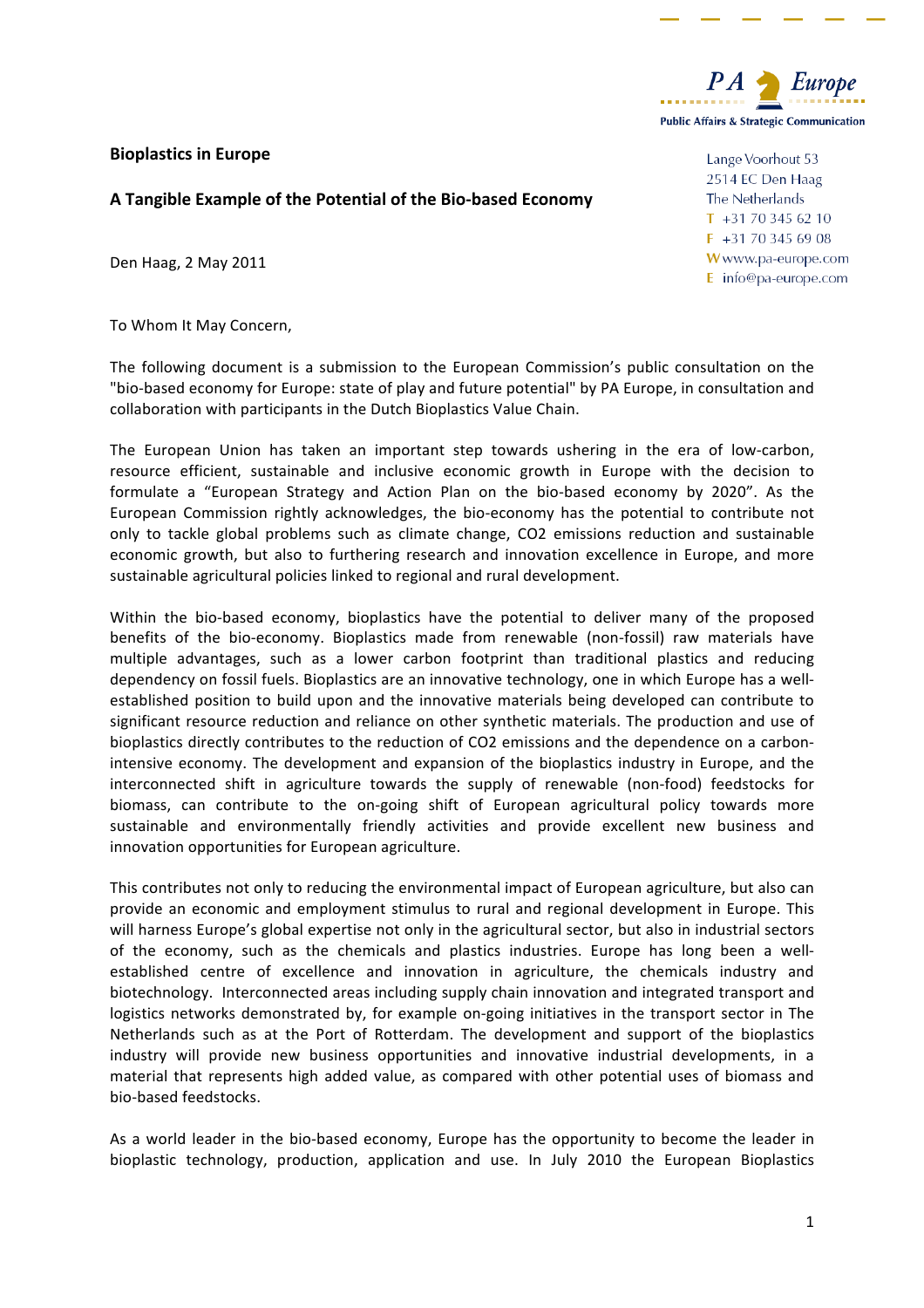Association stated that by 2020 at least 5% of Europe's plastic needs could be met through bioplastics. This would constitute a tenfold increase of bioplastics' share of this quickly growing market in 2010. Longer term bioplastics have the potential to take a much higher share in the total plastic market, with some researchers estimating a share of 90% as being possible. Through this, bioplastics can contribute to an overall objective within European society of resource reduction, through for example product replacement such as outlined above, where viable.

When considering increasing support for, and stimulating, the bioplastics industry and bio-based materials in Europe, it is also necessary to take into consideration the impact of an absence of political and policy support by national and European policy-makers. Europe has the opportunity to establish itself as a world centre of the bioplastics industry and to fail to support the development of this sector could result in the relocation of innovative industry actors with a commitment to more sustainable and renewable products to other regions, with a consequent impact on the industry in Europe."

The European Union and in Member States excel in supporting research and innovation. In line with the EU's emphasis on innovation as set out in the Innovation Union and the Europe 2020 strategy, and in order to translate this success into demonstrable industry achievements, more needs to be done to support the bringing of new and innovative products, such as bioplastics, for example through the use of demonstration or pilot projects and through up-scaling of existing initiatives. The high value-added nature of bioplastics should ensure that following this initial stimulation further structural support may no longer be required.

What is more, bioplastics are an already existing and are a tangible demonstration to society and consumers of what the transition to the bio-based economy means for them in practical terms. Bioplastics have proven themselves to be technologically developed enough to replace the use of conventional (fossil-based) plastics in many applications. Innovative small and medium sized businesses in Europe are leading the way in the uptake of bioplastics, and have succeeded without recourse to extensive structural support. Key brand leaders – such as Unilever, Heinz, Coca-Cola, Danone, Frito-Lay, Procter and Gamble and many others – have expressed interest in, or have already committed themselves to, the long-term shift to using bioplastics and bio-polymers for their product packaging.

These companies are making these commitments apart from their recognition of the importance of the sustainability of their business actions and of limiting the environmental impact of their products and activities, and will be crucial actors in influencing the expansion and up-scaling of the industry's production capacities. They view the use of bioplastics over traditional plastics as a way through which to achieve these goals. It is also encouraging to note that bioplastics are being increasingly used in more durable applications such as cars, home appliance, cosmetics, mobile phones, office machinery, children's toys and building materials to name a few – companies include Sony, Toyota, L'Oréal, BAM, Ford, UNGA Toys. The engagement of such companies from around Europe and the world demonstrates the market potential of bioplastics and willingness to innovate.

There are issues related to bioplastics that do need to be addressed to fully fulfil their potential, and these questions also relate to the development of the broader bio-based economy. They include appropriate standards and labelling and particularly access to raw materials and ensuring that there is no conflict between the sourcing of raw materials intended for the bio-economy and those intended for the food industry, and informing and educating crucial determining stakeholders at the end of the value chain such as consumers and the waste management industry.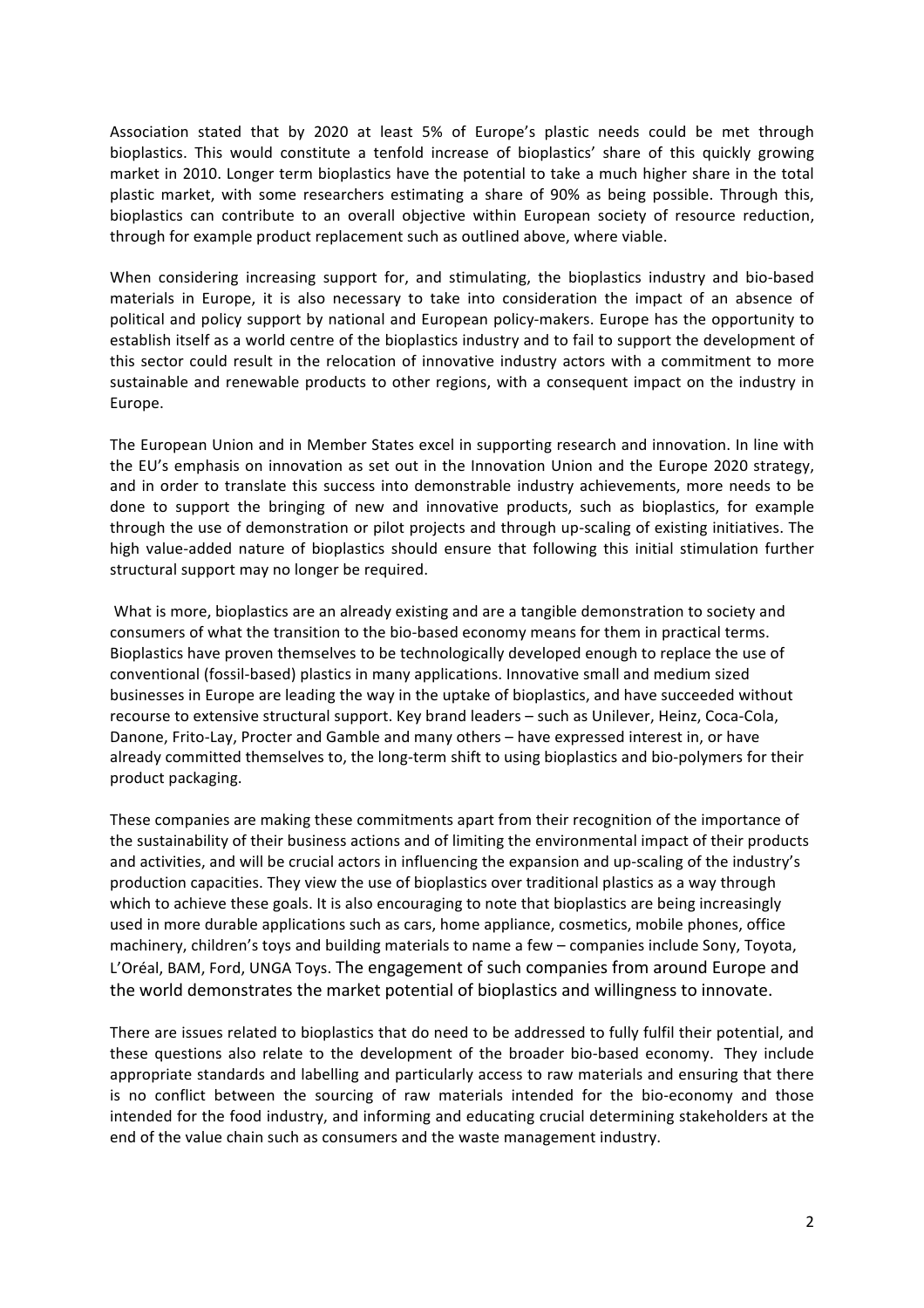Actors across the value chain – which refers to all the activities and services that bring bioplastics from conception to end use in a particular industry, from raw material supply to production, processing, wholesale, retail and finally disposal – in Europe are collaborating to ensure that the issues affecting all steps in the value chain are taken into consideration in policy recommendations. Taking a "value chain approach" to economic and social development means addressing the major constraints and opportunities faced by businesses at multiple levels of the value chain and addressing them in a manner that brings mutual, both economic and social, benefit.

To this end and on the initiative of PA, participants in the Dutch Bioplastics Value Chain, ranging from raw materials suppliers, through to bioplastics manufacturers and converters, to leading brand owners and retailers – and supported by European actors such as the European Bioplastics Association and the Ministry for Economic Affairs, Innovation and Agriculture (EL&I) of The Netherlands – have over recent months collaborated to identify the key constraints/issues at the political and regulatory level that need to be addressed to ensure that bioplastics fulfil their potential in Europe.

These key issues are:

## Access to feedstocks

- o Easing" the" access" of" the" European" chemical" industry" to" competitively" priced" agricultural feedstocks and biomass, sourced either from inside or outside the EU in sufficient quantities and quality
- $\circ$  Re-orienting agricultural production towards the production of non-food feedstocks for the bio-based economy instead of only focusing on crops for primary energetic use
- o Support for research and innovation related to the development of more sustainable and more productive ways of feedstock and biomass production

### Financial and political support/endorsement

- $\circ$  Clear political commitment and support for the bio-based economy as the only future alternative to the current carbon-dependent economy, and as providing many other benefits to the European population (economic, social and environmental). Governments and policy-makers can work to establish and encourage market pull towards bio-based products as part of this goal, in order to support and stimulate the industry within Europe, through for example incentivisation of bio-based materials or industries and other policy tools.
- $\circ$  Acknowledging the existing and potential contribution of bioplastics as a demonstrable alternative to traditional petrochemical plastics at every political level, through inclusion in the forthcoming communication of the European Commission on the inclusion of the bio-economy concept in the Innovation Union of the "Europe" 2020" strategy.
- $\circ$  Setting clear rules and a clear and coherent regulatory framework that will encourage and support the continuation of this innovative industry in Europe.
- $\circ$  A number of countries have already taken the lead in efforts to increase the visibility and support of the bio-based economy in Europe, an example being the Memorandum of Understanding on the bio-economy signed by Germany, France, The Netherlands and the Flanders region of Belgium. Other stakeholders, such as national and EU authorities, should be encouraged to support such initiatives.
- $\circ$  Governments at the national and European level have key role in demonstrating to consumers, for example through publicity campaigns or incentivizing the uptake and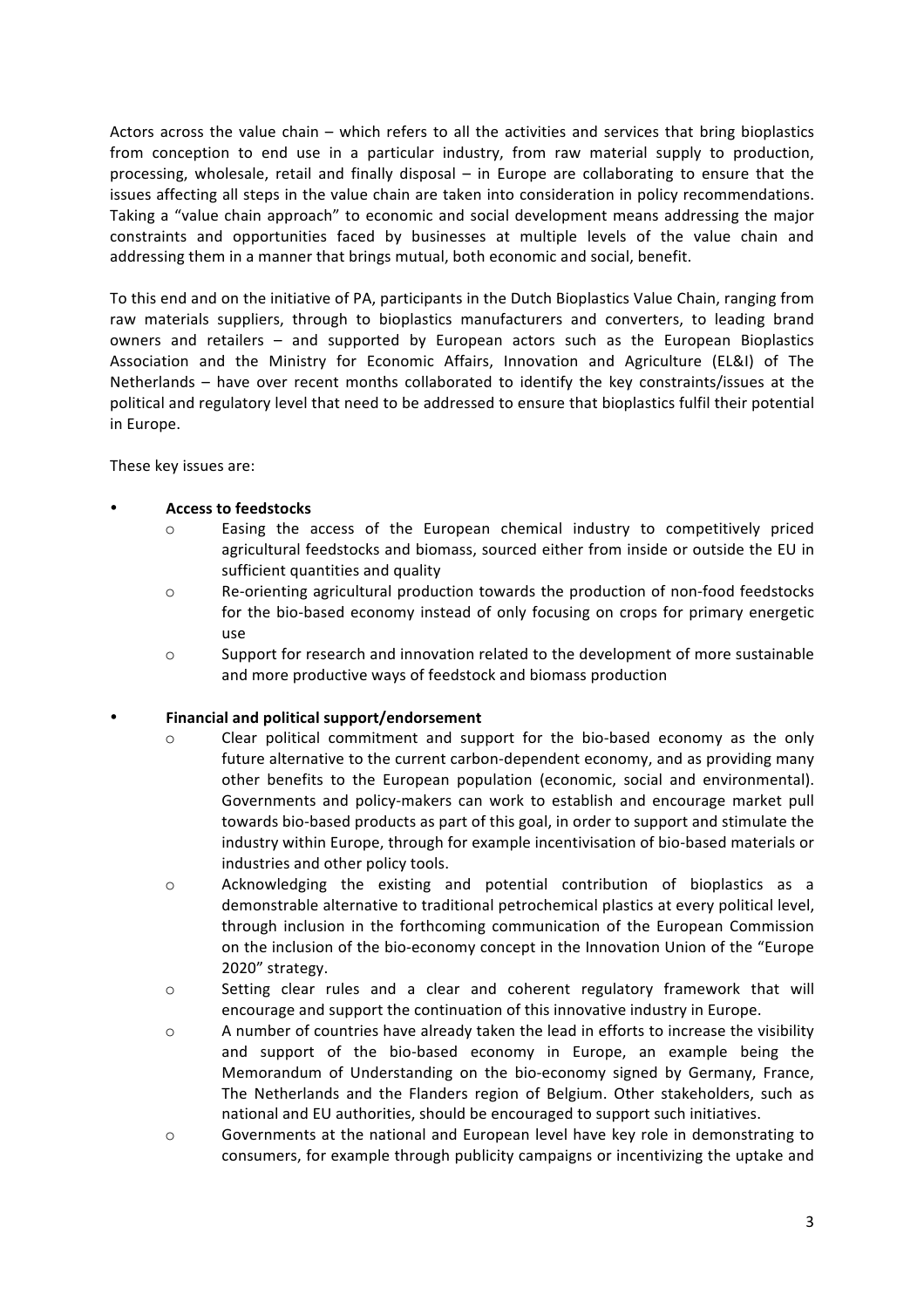development of bio-based products through public procurement policies. The USA has established a "biopreferred" programme procurement programme mandatory for federal authorities since 2002. This program could serve a role model for a similar to be developed programme in the EU.

## **End-of-life and waste management**

- o Among the issues that will allow bioplastics industry to fulfil its potential is ensuring that the requisite infrastructure for properly dealing with bioplastics is encouraged and created where new infrastructure may be required (such as in compostability, anaerobic digestion, etc.). Bioplastics may provide new opportunities for more closed-loop product cycles, supporting the re-use and the use of recycled and renewable materials, which in turn can contribute towards the shirt to a "zerowaste" economy.
- o Recommendations that have previously been made such as those relating to the necessary access to waste management infrastructure – must be seriously taken into consideration, including those for example of the Lead Market Initiative (LMI) for biobased products. The LMI established relevant and important recommendations for the bio-based sector.
- o However, these recommendations must act only as the basis of the forthcoming strategy, which needs to go beyond such recommendations and detail a structured framework for mainstreaming innovative technologies such as bioplastics into the future European bio-economy.

### **Consumer awareness-raising and education**

- $\circ$  Bioplastics are a demonstrable example of the bio-based economy that can be utilized by politicians and policy-makers to educate and inform consumers on the bio-based economy. This opportunity should be taken by Governments and the EU to clearly and simply show what the bio-based economy will mean to consumers and citizens in practical terms, through supporting its development and raising awareness as to the potential of bioplastics.
- $\circ$  Consumers occupy the key role in the acceptance and success of the bio-based economy in Europe. They need to be properly informed as to what the bio-based economy will mean in real and practical terms for them in their daily lives, and the importance of initiating the shift to a low-carbon economy in Europe.
- o Governments, brand owners, retailers, consumer groups and NGOs need to work together to properly inform consumers.

The cooperation demonstrated by initiatives such as the Dutch Bioplastics Value Chain shows that industry players across the spectrum are deeply involved and committed to ensuring that Europe becomes a centre of research and innovation excellence in the bioplastics industry and within the broader context of the bio-based economy. The potential contribution of this sector to future sustainable economic growth and development in Europe will be fulfilled through the joint efforts of industry and policy-makers work together to ensure that a coherent and supportive regulatory regime is put in place.

At present Europe has the established networks for research and innovation but future funding needs to be secured, with ongoing agricultural and waste management reforms in Europe there is no reason why sufficient raw materials to feed both the population and the bio-economy will not be available, furthermore European consumers are conscious of the need to adopt more sustainable consumption patterns, and leading industry players are ready and willing to make bioplastics a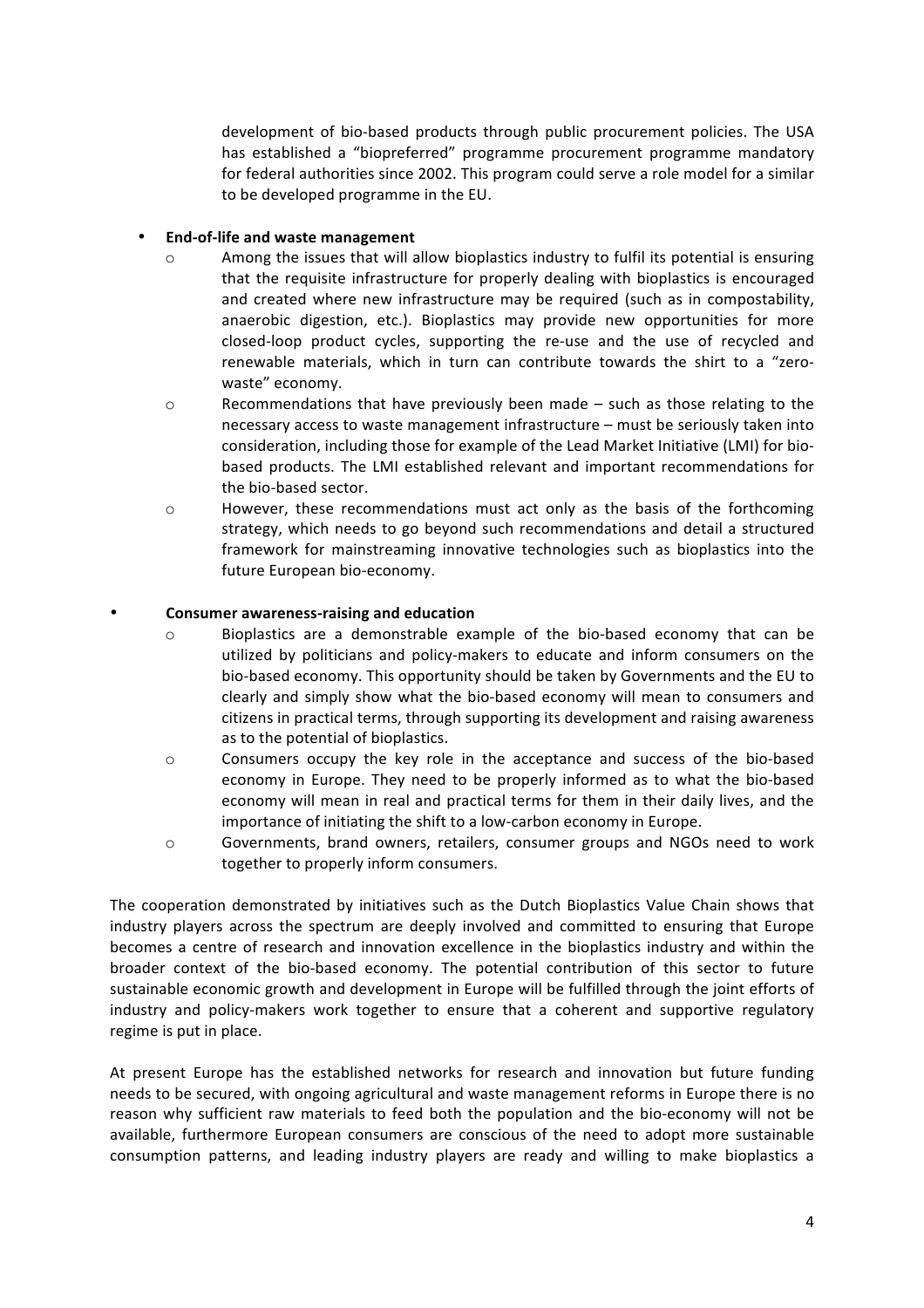tangible European success delivering innovation, jobs and real added value - both economic and social.

On the basis of the above the following companies, organisations and individuals strongly believe that the specific inclusion of bioplastics as a key opportunity and deliverable of the proposed "European Strategy and Action Plan on the bio-based economy by 2020" will be a 'win-win' for all involved stakeholders.



*The following stakeholders are also signatories to the submission paper:* 

**Dutch Bioplastics Klapwijk** 

**Professor\* Mark\* van\* Loosdrecht,\* Group\* leader\* Environmental\* Biotechnology,\* Department\* of\*** Biotechnology, Faculty of Applied Sciences, Delft University of Technology

#### *The Dutch Bioplastics Value Chain*

The Dutch Bioplastics Value Chain has been established to bring together all relevant actors in the bioplastics 'value chain', from raw materials producers and distributed, to those manufacturing end products destined for consumers and brand owners, through to retailers, waste management stakeholders and leading academic researchers in order to address the constraints and opportunities faced by these actors. The Dutch Bioplastics Value Chain includes both SMEs and leading European *multi-national corporations and is envisaged as acting as showcase initiative within the context of on*going actions at the national and European level, including the EU's strategy and action plan towards *a\$ sustainable\$ biobased\$ economy\$ by\$ 2020.\$ The\$ Dutch\$ Bioplastics\$ Value\$ Chain\$ has met\$ already\$ in\$ March and April of 2011 to assess the opportunities and constraints facing the industry and to work*